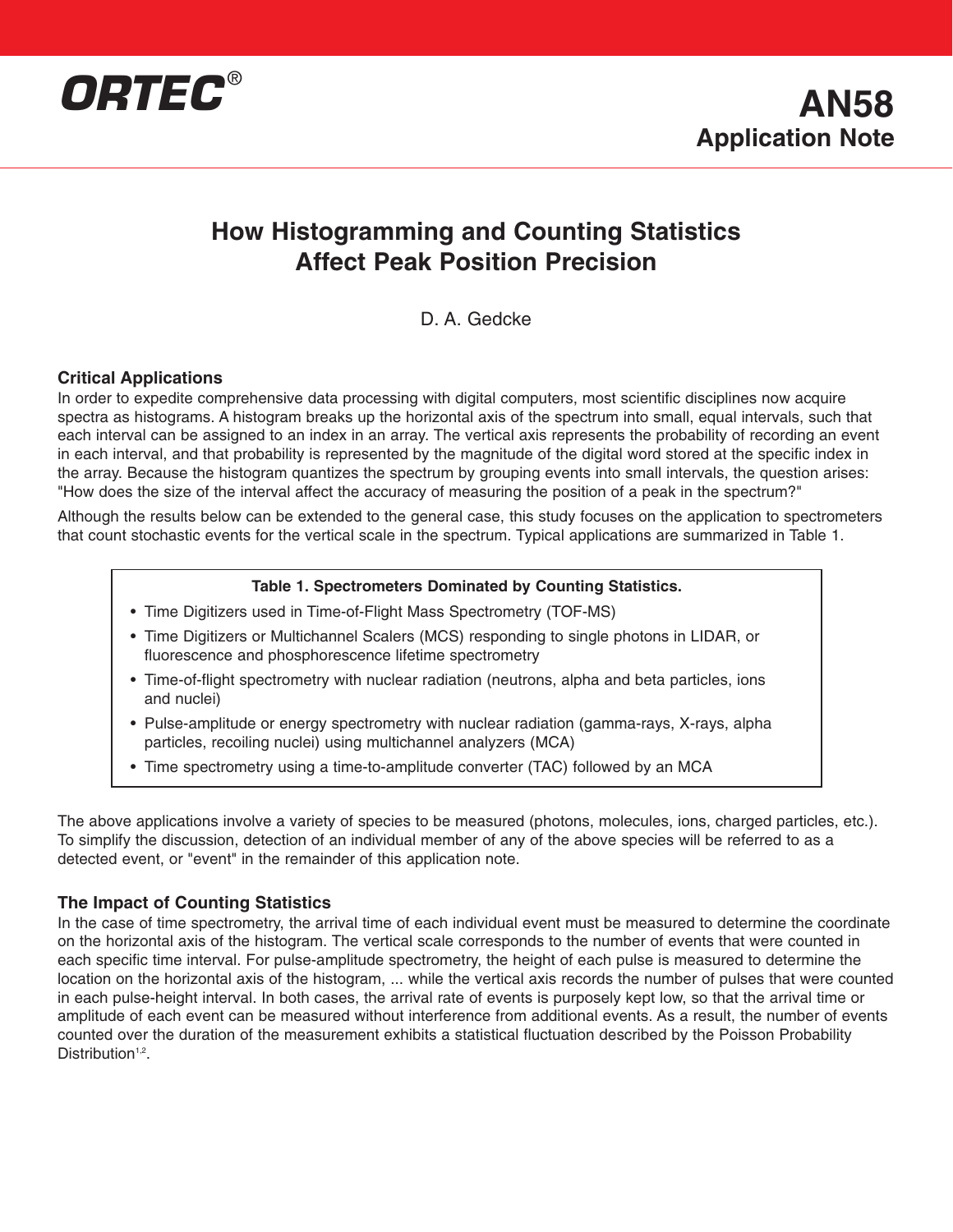$$
P(N) = \frac{\mu^N e^{-\mu}}{N!}
$$
 (1)

P(N) is the probability of counting N events in a single measurement. If the measurement is repeated a large number of times and the values of *N* are averaged, the average value of N approaches the mean of the distribution, µ, as the number of repeated measurements approaches infinity. Note that the Poisson Distribution has a standard deviation

$$
\sigma_N = \sqrt{\mu} \approx \sqrt{N} \tag{2}
$$

Substituting N for  $\mu$  in equation (2) recognizes that the value of N from a single measurement is an adequately accurate  $estimate<sup>1</sup>$  of  $u<sub>1</sub>$ .

It is common practice to describe the precision of the measurement of the number of events by expressing  $\sigma_N$  as a percent of N.

$$
\sigma_N\% = \frac{\sigma_N}{N} \times 100\% = \frac{100\%}{\sqrt{N}}
$$
\n(3)

Table 2 shows how the precision,  $\sigma_N$ %, depends on N for typical values of N.

Strictly speaking, equations (1) through (3) are applicable only if the dead time losses are negligible, or if the system utilizes an ideal livetime clock to compensate for dead time losses $3-8$ . For the purposes of this study, it is presumed that at least one of those conditions is met. Note that equations (1) through (3) can be applied to the counts in any section of the spectrum.

#### **Table 2. The Dependence of Precision,**  $\sigma_N$ **%, on the Number of Events Counted, N.**

| N         | $\sigma_{\rm N}$ % |  |
|-----------|--------------------|--|
| 1         | 100.0%             |  |
| 100       | 10.0%              |  |
| 10,000    | $1.0\%$            |  |
| 1,000,000 | 0.1%               |  |

#### **How Counting Statistics Limits the Peak Position Precision**

Most spectra contain narrow peaks, whose positions define the physical quantity to be measured. For example, the centroid of the peak may define the mass-to-charge ratio of an ionized molecule in mass spectrometry, the energy of a gamma-ray in nuclear spectrometry, or the distance to an object in LIDAR. Unfortunately, counting statistics limits the precision with which the centroid of the peak can be measured. This limitation on precision can be easily calculated as follows.

Figure 1 illustrates a peak in the spectrum that has been acquired with sufficient counts to make the error from counting statistics negligible. Also the width of the quantization interval on the horizontal axis has been chosen to be small enough that it has a negligible effect on the peak shape. These quantization intervals will be referred to as "bins" in the remainder of this application note, although they are also known as "channels" in MCA and MCS applications. The parameter listed on the horizontal axis in Figure 1 is the bin index number, i. This corresponds to the index in the digital array where the data is stored. Normally, the horizontal axis would be calibrated to read in the units that are applicable to the parameter being measured, e.g., nanoseconds for time spectrometry, MeV for gamma-rays, mass per unit charge for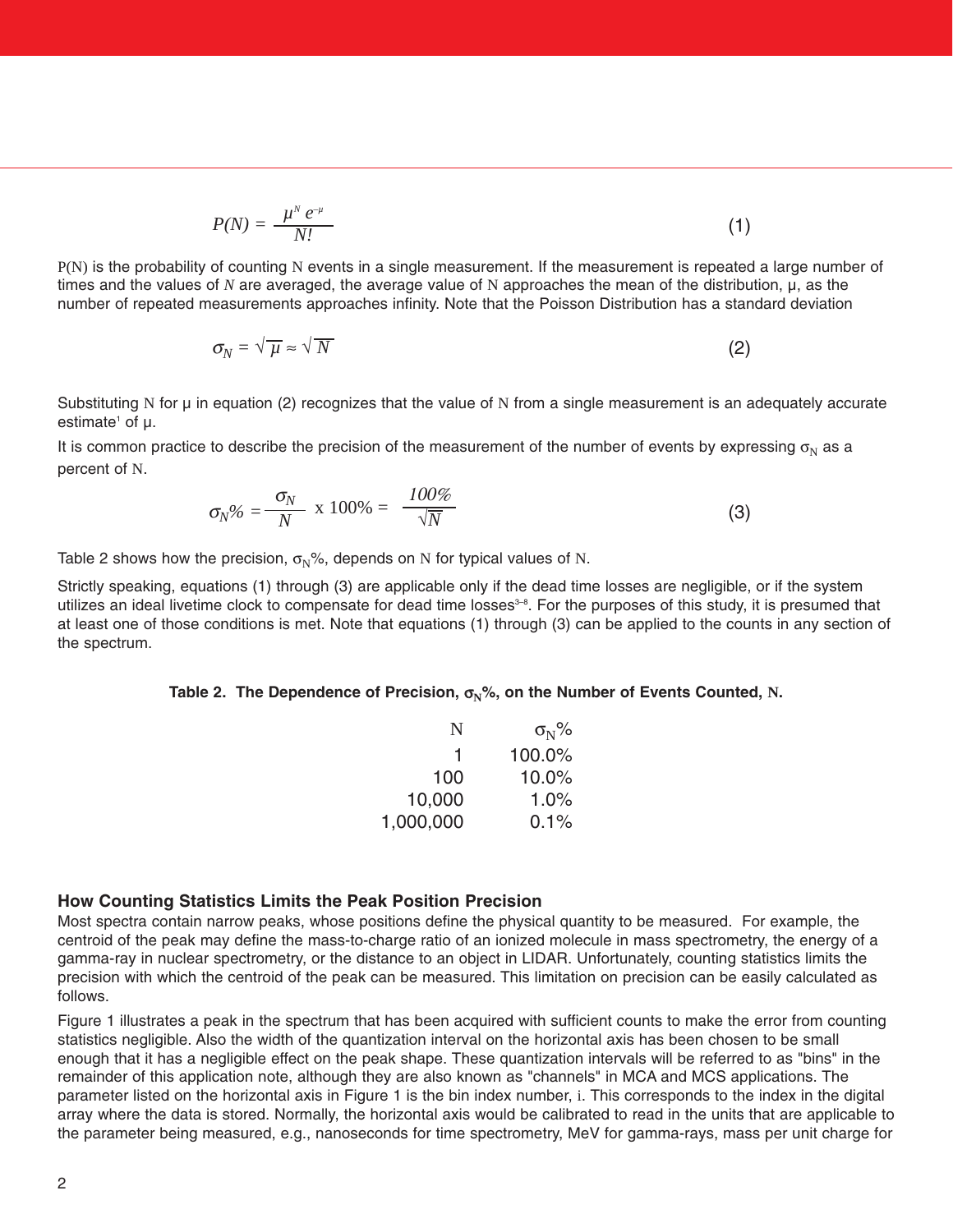# **AN58 Application Note**



**Figure 1. A Gaussian Peak Shape Displayed as a Histogram. The bin width is 0.05**  $\sigma_x$ **, where**  $\sigma_x$  **is the standard deviation of the Gaussian peak.**

mass spectrometry, or kilometers for LIDAR. Simplistically, this calibration can be expressed as

$$
x_i = k \ i \tag{4}
$$

where  $x_i$  is the calibrated value for the center of the  $i<sup>th</sup>$  bin, and k is the calibration factor.

When its area is normalized to unity, the peak in Figure 1 represents the empirical probability that a single event will be measured with a particular value of  $x_i$ . In other words, it is the probability distribution for  $x_i$ . This probability distribution has a mean computed as

$$
x_{mean} = \frac{\sum_{i} y_i x_i}{N}
$$
 (5)

where  $y_i$  denotes the number of events counted in bin i. N is the total number of events counted within the peak, i.e., the area of the peak:

$$
N = \sum_{i} y_i \tag{6}
$$

The mean is the centroid of the peak, and is considered to represent the position of the peak on the  $x$  axis. The probability distribution in Figure 1 also has a parent population standard deviation  $\sigma_x$  estimated by the sample

standard deviation  $s_x$  as calculated via the variances  $\sigma_x^2$  and  $s_x^2$  in equation (7).

$$
\sigma_x^2 \approx s_x^2 = \frac{\sum_{i} y_i (x_i - x_{mean})^2}{N - 1}
$$
 (7)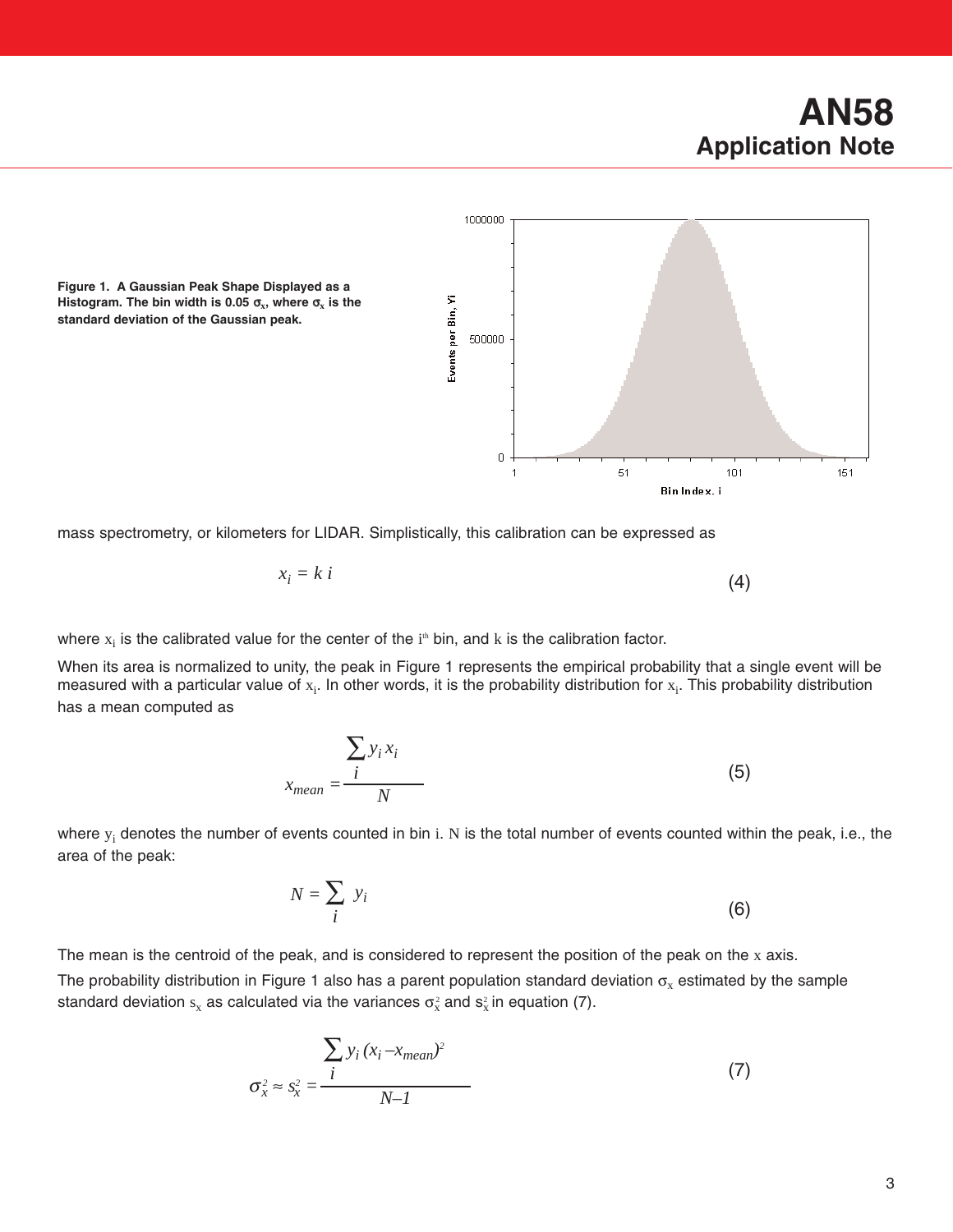Note that N–1 instead of N appears in the denominator of equation (6) because  $x_{mean}$  has to be calculated from the measured data, and that removes one degree of freedom<sup>9</sup>.

Using conventional probability theorems<sup>1,9</sup>, the following conclusion can be stated. *If a single event belonging to the* probability distribution is measured, and the measurement yields a value  $x_i$ , then  $x_i$  is the most likely estimate of the true *mean of the distribution, xmean, and a standard deviation* <sup>σ</sup>*<sup>x</sup> can be assigned to the estimated uncertainty in the single measurement,*  $x_i$ *.* In other words, the uncertainty in estimating the true peak position from a single event is  $\sigma_x$ .

Probability theory also states that the uncertainty of a single measurement can be reduced by combining N measurements to get the average:

$$
x_{aver} = \frac{\sum_{j=1}^{N} x_j}{N}
$$
 (8)

The uncertainty or standard deviation in  $x<sub>aver</sub>$  is

$$
\sigma_{aver} = \frac{\sigma_x}{\sqrt{N}}
$$
\n(9)

This process of averaging the  $x_i$  values from N single events is exactly equivalent to accumulating a peak in the spectrum until it includes N events, and then computing the average or mean position of the N events in the peak from:

$$
x_c = \frac{\sum y_i x_i}{N}
$$
 (10)

where  $y_i$  is the number of events counted in bin i and

$$
\sum_{i} y_i = N \tag{11}
$$

The value  $x_c$  is the most likely estimate of the centroid of the peak, and the uncertainty in this estimate of the centroid is given by the standard deviation

$$
\sigma_c = \sigma_{aver} = \frac{\sigma_x}{\sqrt{N}}
$$
\n(12)

Equations (10) through (12) apply to any arbitrary peak shape. A further simplification arises in the typical case of a Gaussian peak shape as depicted in Figure 1. The relationship between the full width at half maximum height (FWHM) and the standard deviation of a Gaussian peak is

$$
FWHM = 2.35 \sigma_x \tag{13}
$$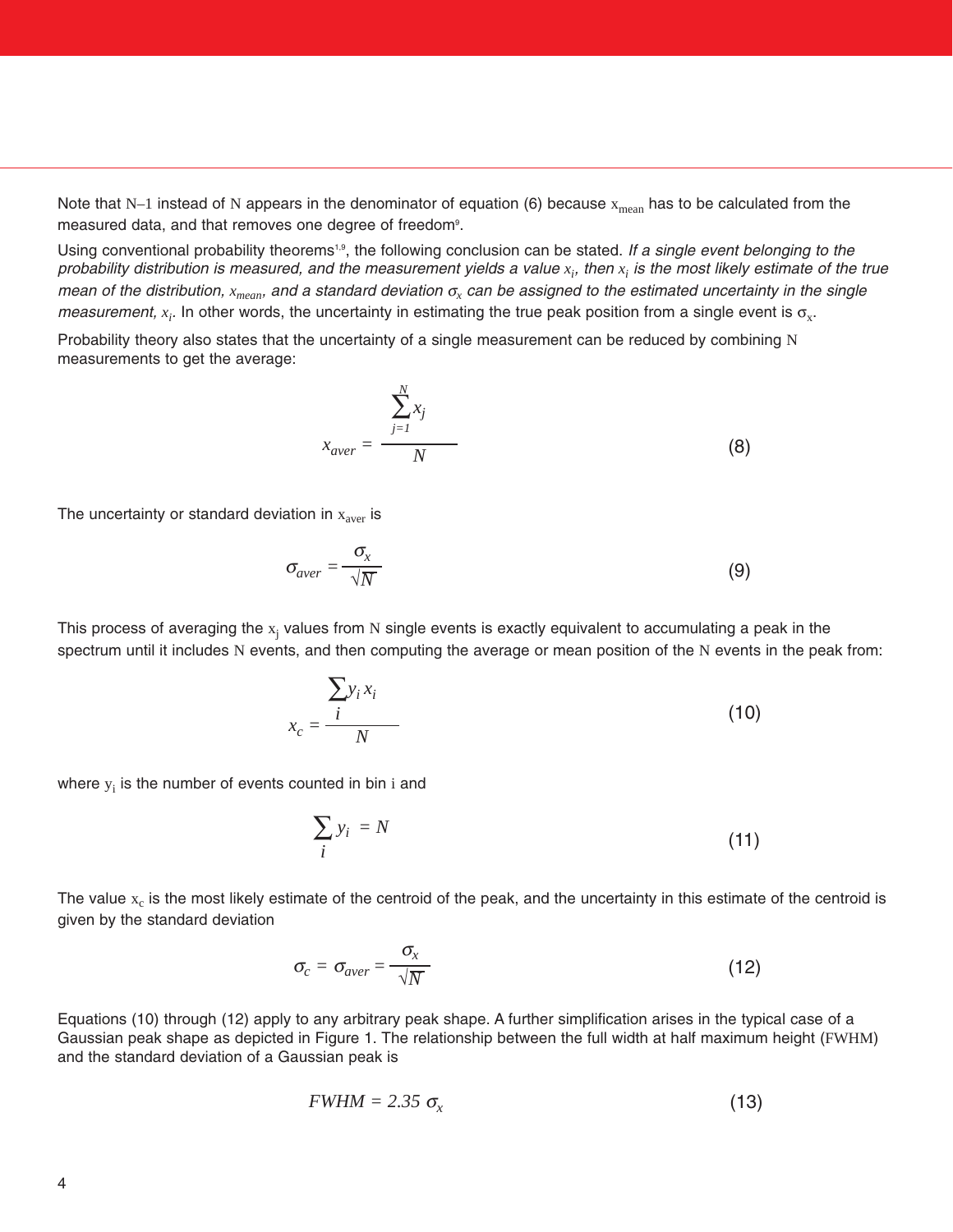Substituting from equation (13) in equation (12) permits the uncertainty in the measured centroid of the Gaussian peak to be expressed as a percent of the FWHM, and as a function of the number of events, N, counted in the peak:

$$
\sigma_c\% = \frac{\sigma_c}{FWHM} \times 100\% = \frac{100\%}{2.35\sqrt{N}}
$$
\n(12)

Equation (14) is illustrated in Figure 2. Note that a peak containing  $N = 100$  events yields a standard deviation in the centroid,  $\sigma$ <sub>c</sub>% = 4.3% of the FWHM, whereas the standard deviation in the number of counts in the area of the peak is  $\sigma_N$ % = 10%. Both numbers improve slowly in proportion to the square root of the number of events counted in the peak. It takes a factor of 100 more events in the peak to reduce  $\sigma_c$ % to 0.43% and  $\sigma_N$ % to 1%.

#### **Estimating the Centroid Uncertainty from Counting Statistics in a Real Spectrum**

Equation (14) provides a practical means of estimating the effects of counting statistics on the uncertainty in the measured peak position. For the typical case of a peak shape that is approximately Gaussian, the FWHM of the peak is measured, and the number of counts, N, in the peak is noted. The value of N is inserted in equation (14) to calculate the estimated centroid standard deviation as a percent of the FWHM. Multiplying this result by the FWHM (in appropriate units) and dividing by 100% yields the uncertainty in the centroid of the peak,  $\sigma_c$ , in absolute units.

If the peak deviates strongly from a Gaussian shape, then the standard deviation of the peak can be computed from equation (7), and  $\sigma_c$  can be calculated from equation (12).



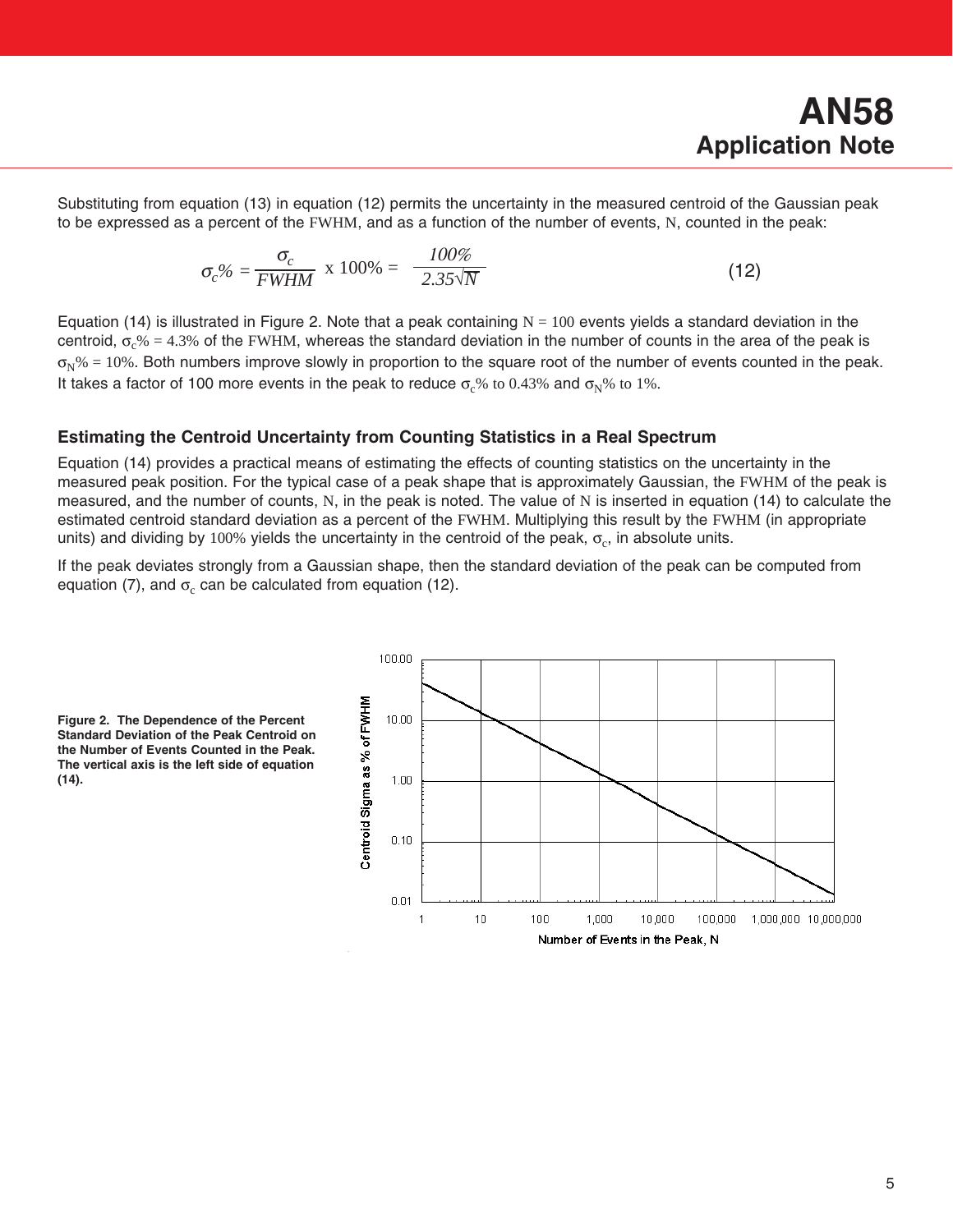#### **The Centroid Error Caused by Large Bin Widths in the Histogram**

It is not possible to derive a simple mathematical formula to express the effect of the bin width on the error in measuring the centroid of the peak. Consequently, numerical analysis is the most convenient method for delineating the effect. To study the effects of the bin width, the error caused by counting statistics is considered to be negligible. A Gaussian peak shape of the form

$$
y = \frac{exp[-(x-X_c)^2/2\sigma_x^2]}{\sqrt{2\pi\sigma_x^2}}
$$
(15)

was converted into a histogram and analyzed via an Excel spreadsheet. For convenience, the mean of the Gaussian,  $X_c$ , was set to zero, and the x values were computed in units of the standard deviation,  $\sigma_x$ . Note that the area under the peak in equation (15) is exactly 1.

The conversion to a histogram involved choosing a basic bin width  $w = 0.05 \sigma_x$ , as illustrated in Figure 1. This is small enough to yield negligible errors in the conversion. The bin overlapping the centroid of the Gaussian was centered at  $x =$ 0, and the remaining bins extended up to  $\pm 8.2 \sigma_x$  about the centroid. The value of equation (15) at the center of each bin was multiplied by the bin width to compute the value of  $y_i$  for each bin. The accuracy of this conversion was verified by the fact that the area under the resulting histogram fell short of 1 by an absolute value of  $7 \times 10^{-10}$ . The x coordinate for each bin was considered to be synonymous with the center of the bin. Wider bin widths were achieved by adding together adjacent bins.

The systematic error caused by the finite bin width can be appreciated by considering the simple example of only two bins spanning the entire Gaussian peak. If the boundary between the two bins exactly coincides with the centroid of the peak, then areas of both bins will be equal and the centroid computed from the two bins will exactly match the centroid of the underlying Gaussian peak. This happens because the Gaussian function is symmetric about its mean. If the boundary between the two bins falls to the left of right of the mean of the Gaussian, the centroid of the two bins will no longer match the mean of the Gaussian.

Now consider one more simple example. If three bins span the area of the Gaussian peak, and the middle bin is exactly centered on the mean of the Gaussian, then the areas on the two outlying bins will be equal. This is another case of symmetry, where the centroid calculated from the three bins will exactly match the mean of the Gaussian. If the middle bin is not exactly centered on the mean of the Gaussian, then the centroid calculated from the three bins will be in error relative to the mean of the Gaussian.

In general, if the bins are not symmetrically positioned relative to the centroid of the Gaussian, then the centroid calculated from the histogram will be in error relative to the true centroid of the Gaussian. The task is to determine the magnitude of that error. This was accomplished by choosing a bin width, w, and sliding the bins across the centroid of the Gaussian in 8 steps. The step size was w/8. For each step, the centroid of the resulting histogram was calculated and compared to the true centroid of the Gaussian. From all 8 steps, the maximum error was reported, as displayed in Figure 3. Expressed as fractions of  $\sigma_x$ , bin widths of 0.2, 0.4, 0.8, 1.0, 1.2, 1.6, 2.0, 2.4, and 3.2 were employed. These values have been divided into 2.35 to yield the ratio of the FWHM to the bin width as used on the horizontal axis in Figure 3. The horizontal axis can be considered to represent the number of bins that span the FWHM of the peak.

Figure 3 shows that once the number of bins spanning the FWHM exceeds 1.5, the maximum error in the centroid due to the bin width is less than 0.01% of the FWHM. Furthermore, the error declines steeply with increasing numbers of bins across the FWHM. The error is so miniscule beyond 2 bins across the FWHM that the precision of Excel in dealing with small differences between huge number begins to limit the accuracy of the calculation. For the point on the extreme right side of the graph a further limitation occurred because it was only possible to make 4 steps when shifting the bins.

Common practice is to use at least 5 bins to span the FWHM. As can be seen in Figure 3, this ensures that the maximum error in the centroid as a result of histogramming will be less than 10<sup>-7%</sup> of the FWHM, ... a truly negligible error!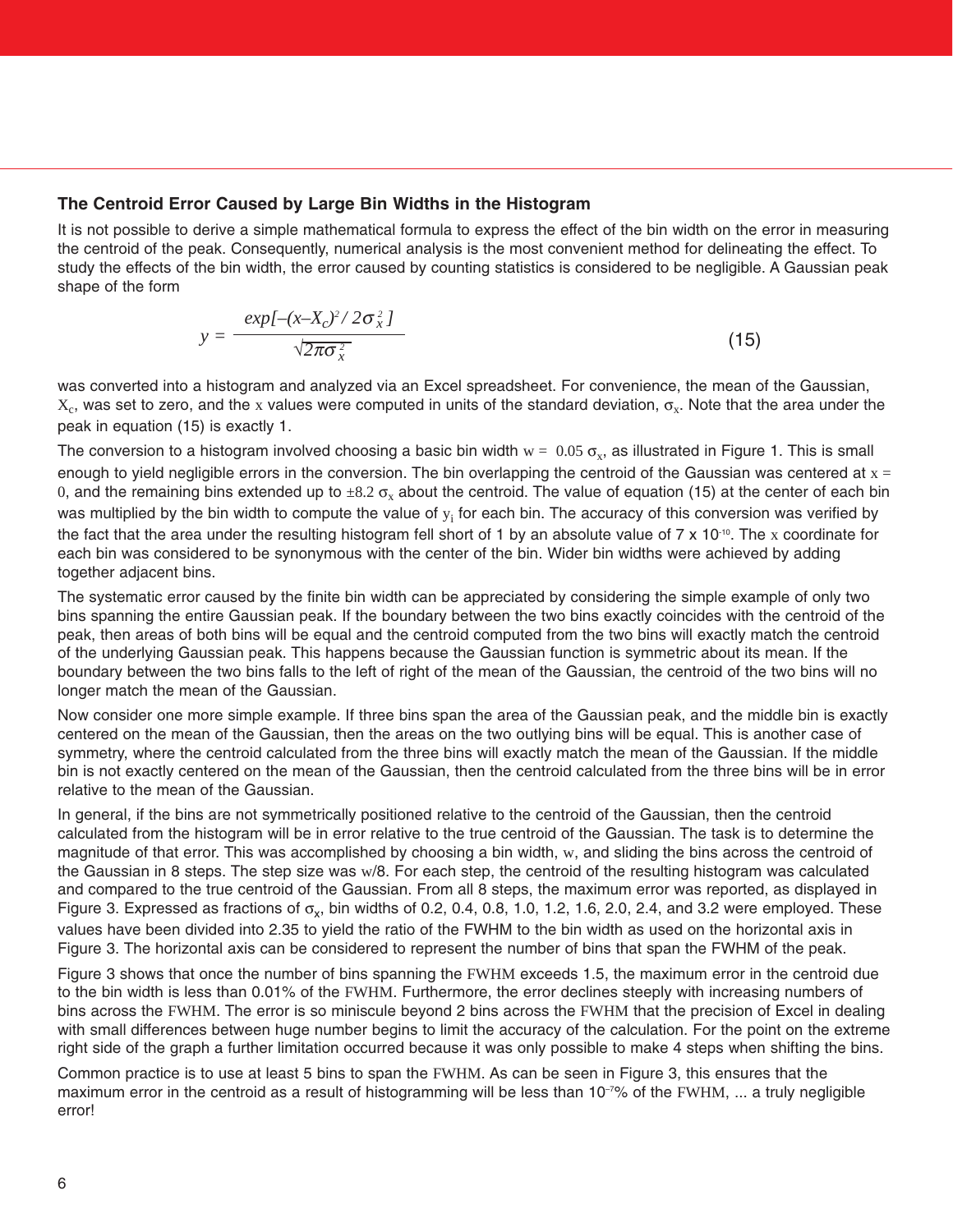## **AN58 Application Note**



**Figure 3. The Maximum Error in the Measured Centroid Due to the Finite Bin Width in the Histogram.**

### **When the Counting-Statistics Error Dominates the Bin-Width Error**

The important question is, "Are both sources of error equally important, or does one usually dominate?" That question is most graphically answered by plotting the values of the event counts, N, that yield a random error from counting statistics (equation (14)) that is equal to the maximum systematic error from the bin width (vertical axis in Figure 3). That result is plotted in Figure 4.

**Figure 4. Domains Where the Centroid Error from Event Counting Statistics Dominates (Below and to the Left of the Curve), or the Centroid Error from Bin Width Dominates (Above and to the Right of the Curve). The Grey Rectangle Defines the Typical Operating Range of a Spectrometer.**



The curve with the open circles defines where the two sources of error are equal. Below and to the left of this curve the random error from counting statistics dominates the centroid error, while above and to the right of the curve the systematic error from the bin width is dominant. Note that the horizontal axis has been inverted from Figure 3 to Figure 4 in order to define the dominance domains.

It is rare for a spectrometer to acquire less than 5 or more than  $10<sup>7</sup>$  event counts in a peak that must be analyzed. Those numbers set the upper and lower limits of the gray rectangle that defines the typical operating range in Figure 4. The horizontal limits of the rectangle extend from approximately 0.05 FWHM to circa 0.33 FWHM for the bin width. This corresponds to a range from 20 bins across the FWHM down to 3 bins spanning the FWHM. It is obvious from the gray box in Figure 4 that the random error from counting statistics is the dramatically dominant source of error in the centroid measurement for the entire range of normal operation. With reasonable and typical choices for the bin width, the centroid error caused by the finite bin width in the histogram is negligible.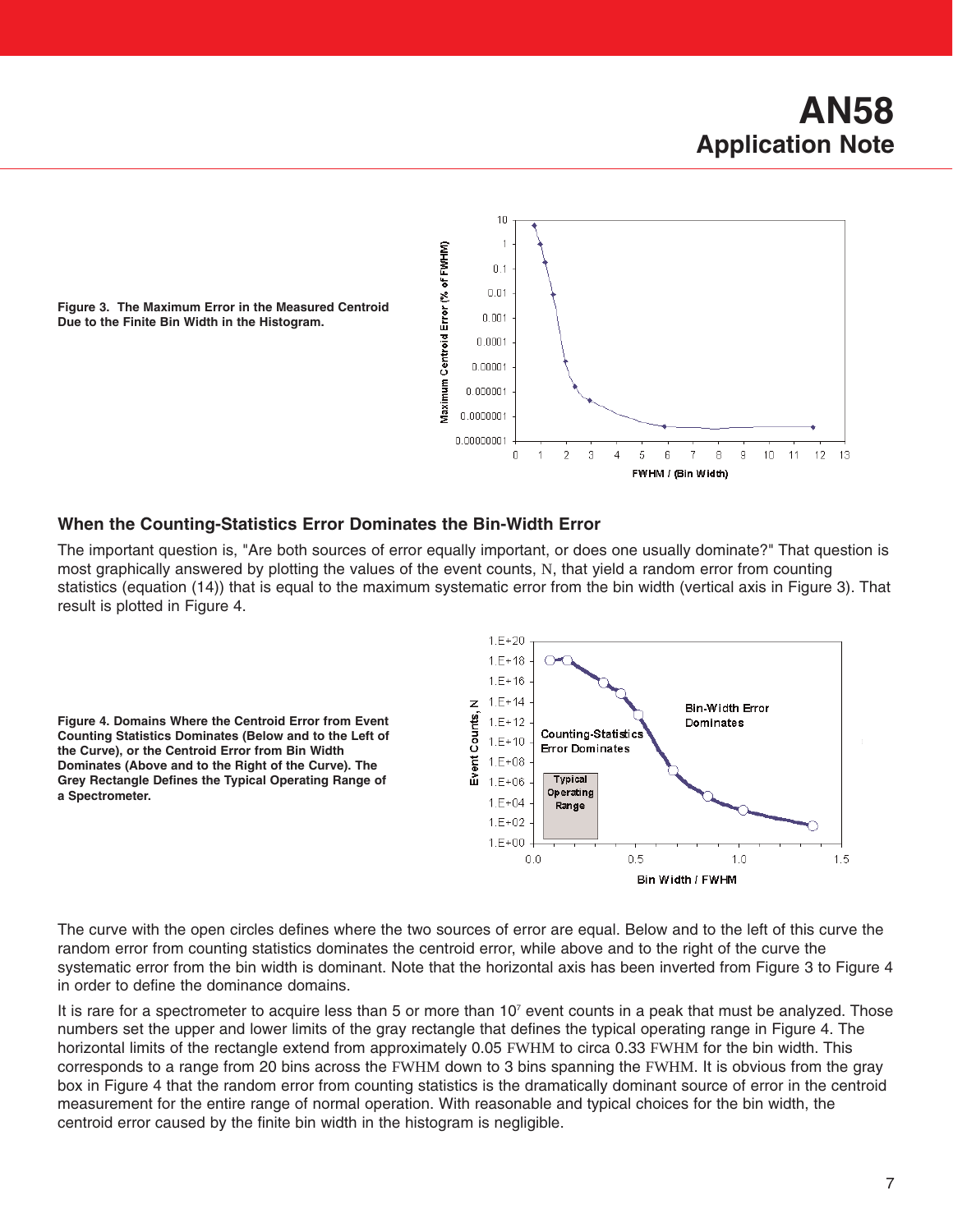#### **The Effects of Differential Non-Linearity**

The results in Figure 3 were based on the presumption that the bin widths in the histogram are all equal. In a practical spectrometer the bin widths can vary. The variation from the average width is called the Differential Non-Linearity (DNL). The percent DNL is defined as

$$
\%DNL = \pm \frac{W_{max} - W_{min}}{W_{max} + W_{min}} \times 100\% \tag{16}
$$

where  $w_{max}$  is the maximum bin width, and  $w_{min}$  is the minimum bin width. High-quality spectrometers typically have a DNL within ±1%, ... i.e., the widest bin is no more than 1% wider than the average bin width, and the narrowest bin is no more than 1% smaller than the average. Naturally, the question arises: "What effect does differential non-linearity have on the accuracy with which the true peak centroid can be measured?"

Using a methodology similar to that employed to investigate the effect of the bin width, the contributions of DNL were evaluated for two commonly encountered patterns of bin width variations a) an odd-even pattern and b) a random pattern. The results are summarized in Table 3. An average bin width equal to 0.4  $\sigma_x$  was employed in both cases. This corresponds to 5.9 bins spanning the FWHM of the Gaussian peak.

|          | %           | Average Bin | Centroid Error     |                    | Equivalent           |
|----------|-------------|-------------|--------------------|--------------------|----------------------|
| Pattern  | DNL         | Width       | % of Bin Width     | % of FWHM          |                      |
| Odd-Even | ±12.5%      | $0.4 s_{x}$ | 4.7 x $10^{-12}$ % | 8.1 x $10^{-13}$ % | $2.8 \times 10^{27}$ |
| Random   | $\pm 1.3\%$ | $0.4 s_v$   | 0.28%              | 0.047%             | 820,000              |

**Table 3. The Centroid Error Caused by Differential Non-Linearity.**

The odd-even pattern set all odd-numbered bins 12.5% narrower than the average bin width, and all even-numbered bins 12.5% wider than the average. As demonstrated by the results in Table 3, this is a rather benign DNL pattern, because the spacing between bin centers is constant for all bins. The contribution to the centroid error is negligible, even though the DNL is an extreme  $±12.5\%$ .

The last column in Table 3 is the number of events, N, that would yield a centroid uncertainty from equation (14) that is equal to the centroid error from the differential non-linearity. Below the equivalent value of N the uncertainty due to counting statistics dominates. Above that value of N, the DNL error is dominant.

For the random DNL pattern, a random number generator was used to determine how much each bin boundary should be shifted to the left or the right. The range of the random number was chosen to limit the DNL to ±1.3%. The resulting average for the distribution of bin widths was 0.39996  $\sigma_v$ , with a standard deviation equal to 0.64% of the average. The average bin width corresponds to 5.9 bins spanning the FWHM of the Gaussian peak.

As listed in Table 3, the centroid error from the random DNL pattern is small, and can be ignored up to circa 820,000 events counted in the peak. Above that value of N, the error from the random DNL pattern will become the limiting centroid error as the percent error from counting statistics declines. It is tempting to diminish the effect of random DNL by doubling or quadrupling the number of bins spanning the peak. That tactic can help, provided the DNL does not double when the number of bins doubles.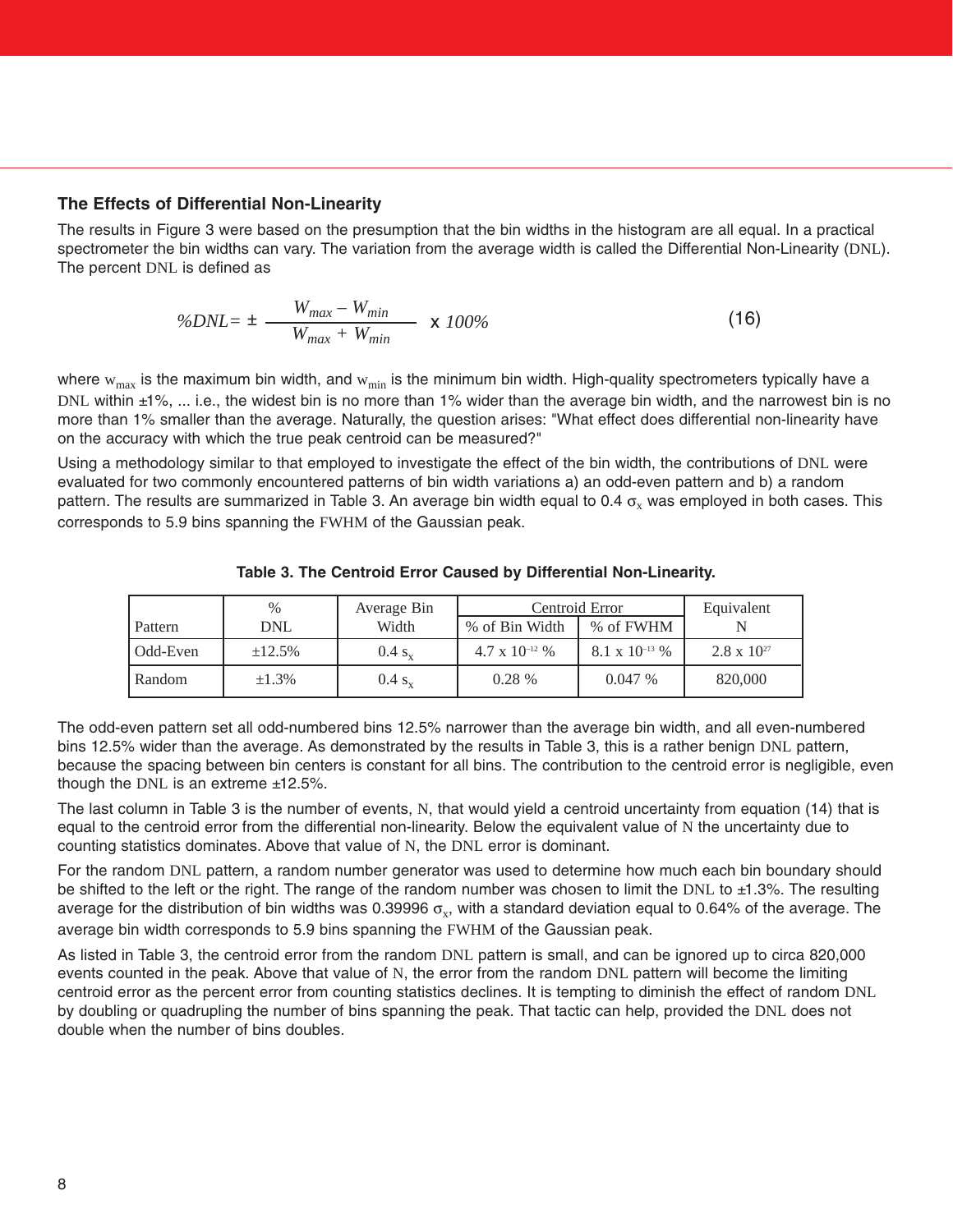#### **Extrapolating to Least-Squares Fitting of Overlapping Peaks**

Occasionally, two peaks in the spectrum overlap, and their individual contributions must be separated. Least squares fitting of known peak shapes to the composite peak is the technique normally used to extract the desired parameters for the individual peaks<sup>10–13</sup>. For example, if the peak shapes are Gaussian and have a known width, two mathematical functions such as equation (15) can be fitted to the composite peak in the spectrum. The centroids and heights of each Gaussian function are iteratively adjusted until the sum of the squares of the differences between the actual data in the spectrum and the fitted functions is minimized. Once the iterative minimum is reached, the centroid and area of each Gaussian function are the most probable estimates of peak position and area for each peak.

The information derived in this application note for a single peak can also be applied to overlapping peaks, with some modifications. Obviously, if the two peaks have equal heights and minimal overlap, the statistical errors in each peak have a negligible effect on the other peak. However, as the overlap between the two peaks increases, the statistical uncertainties in establishing the area and centroid of peak 1, magnify the errors in extracting those same parameters for peak 2, and vice versa. The worst case for accuracy is measuring the parameters of a small peak that suffers a domineering overlap from a tall peak.

Practical examples of least squares fitting the extremes of peak overlap from minimal to severe have been thoroughly analyzed by Keyser<sup>13</sup>. His graphical results echo the principles established above for single peaks. For a reasonable choice of the number of bins spanning the FWHM ( $\geq$ 5 bins across the FWHM), it is the random error from counting statistics that normally dominates.

#### **Conclusions**

A reasonable operating condition for histogramming peaks implies at least 5 bins spanning the FWHM of the narrowest peak in the spectrum. Under these conditions the error in determining the centroid of the peak is normally dominated by the random error from counting statistics. The error contribution from differential non-linearity becomes important when the number of events counted in the peak exceeds circa  $10<sup>6</sup>$  counts. The error contributed by a finite, constant, bin width does not surpass the error from counting statistics until the number of counted events exceeds approximately 1018.

To improve the accuracy of measuring either the peak position or the area of the peak, the focus must be on increasing the number of events counted in the peak.

#### **References**

- 1. Ron Jenkins, R. W. Gould, and Dale Gedcke, Quantitative X-Ray Spectrometry, Marcel Dekker, New York, First Edition (1981), pp 209 – 229.
- 2. Phillip R. Bevington, and D. Keith Robinson, Data Reduction and Error Analysis for the Physical Sciences, WCB McGraw-Hill, Boston, Second Edition, (1992), pp 23 – 28.
- 3. Ibid. ref. 1, pp 229 244 and 252 276.
- 4. 1997/1998 EG&G ORTEC Catalog, pp 2.176 2.17
- 5. ORTEC Modular Pulse Processing Electronics Catalog (2001), PerkinElmer Instruments, Oak Ridge, USA, pp 8.3 – 8.4
- 6. Ibid. ref. 4, pp 2.282 2.283.
- 7. Ibid. ref. 5, pp 10.6 10.7.
- 8. D.A. Gedcke, ORTEC Application Note AN57, Dealing with Dead Time Distortion in a Time Digitizer, (2001).
- 9. Ibid. ref. 2, pp 1 75.
- 10. Ibid. ref. 1, pp 241 270.
- 11. Ibid. ref. 2, pp 53 179.
- 12. Robert L. Coldwell and Gary J. Bamford, The Theory and Operation of Spectral Analysis Using ROBFIT, American Institute of Physics, New York, 1991.
- 13. Ronald M. Keyser, Nucl. Instr. and Meth. A286 (1990) pp 403 414.